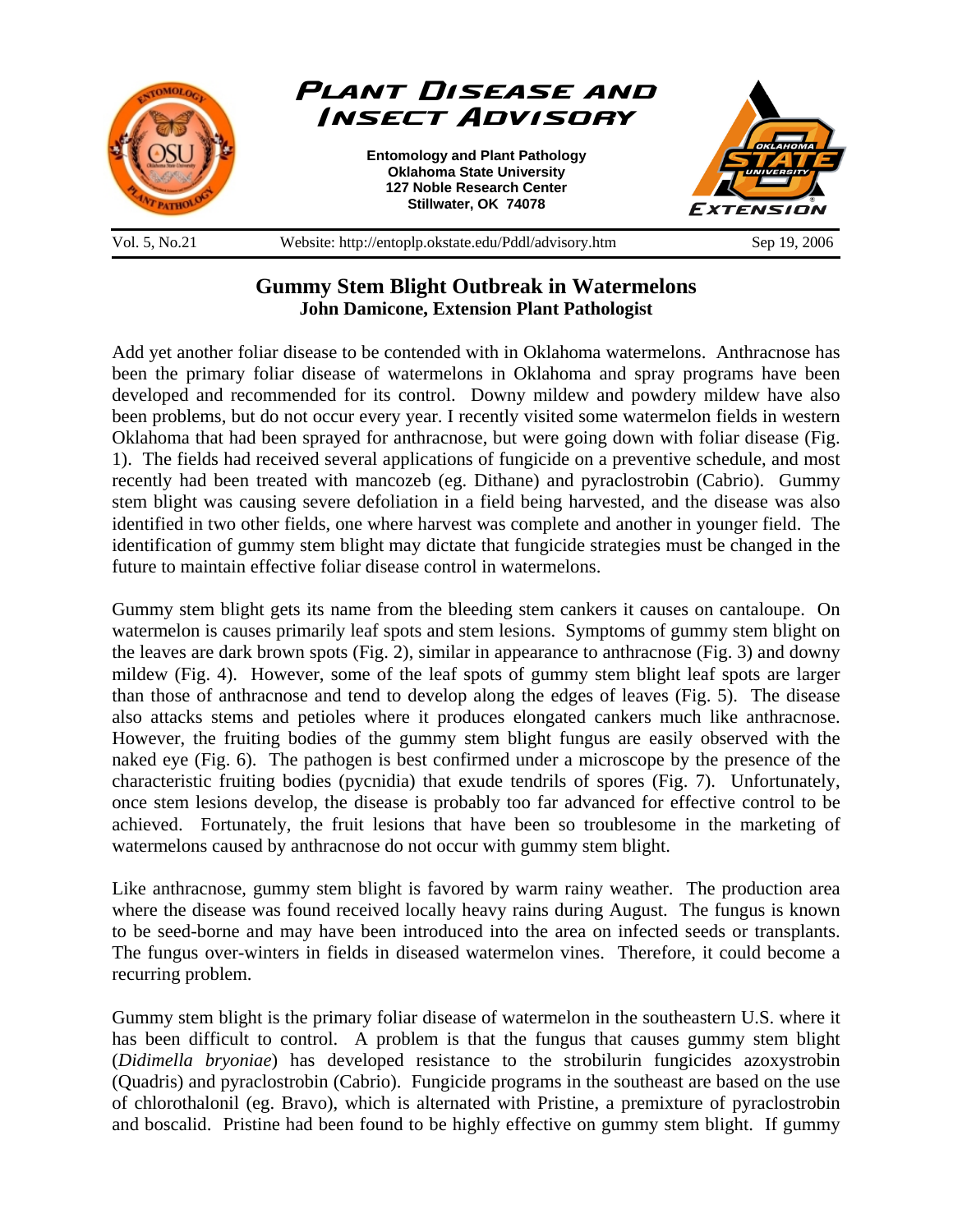stem blight becomes a persistent problem in Oklahoma, use of Pristine will be necessary to maintain effective foliar disease control.

The addition of another foliar disease of watermelon with specific fungicide control requirements will make disease identification critical. Because watermelon diseases are difficult to distinguish with the naked eye, particularly in their early stages (Figs. 2-4), regular submission of samples to the OSU Plant Disease and Insect Diagnostic Laboratory is encouraged.



**Fig. 1**. Defoliation from gummy stem blight.



**Fig. 2**. Gummy stem blight on leaves.



**Fig. 3**. Anthracnose on leaves.